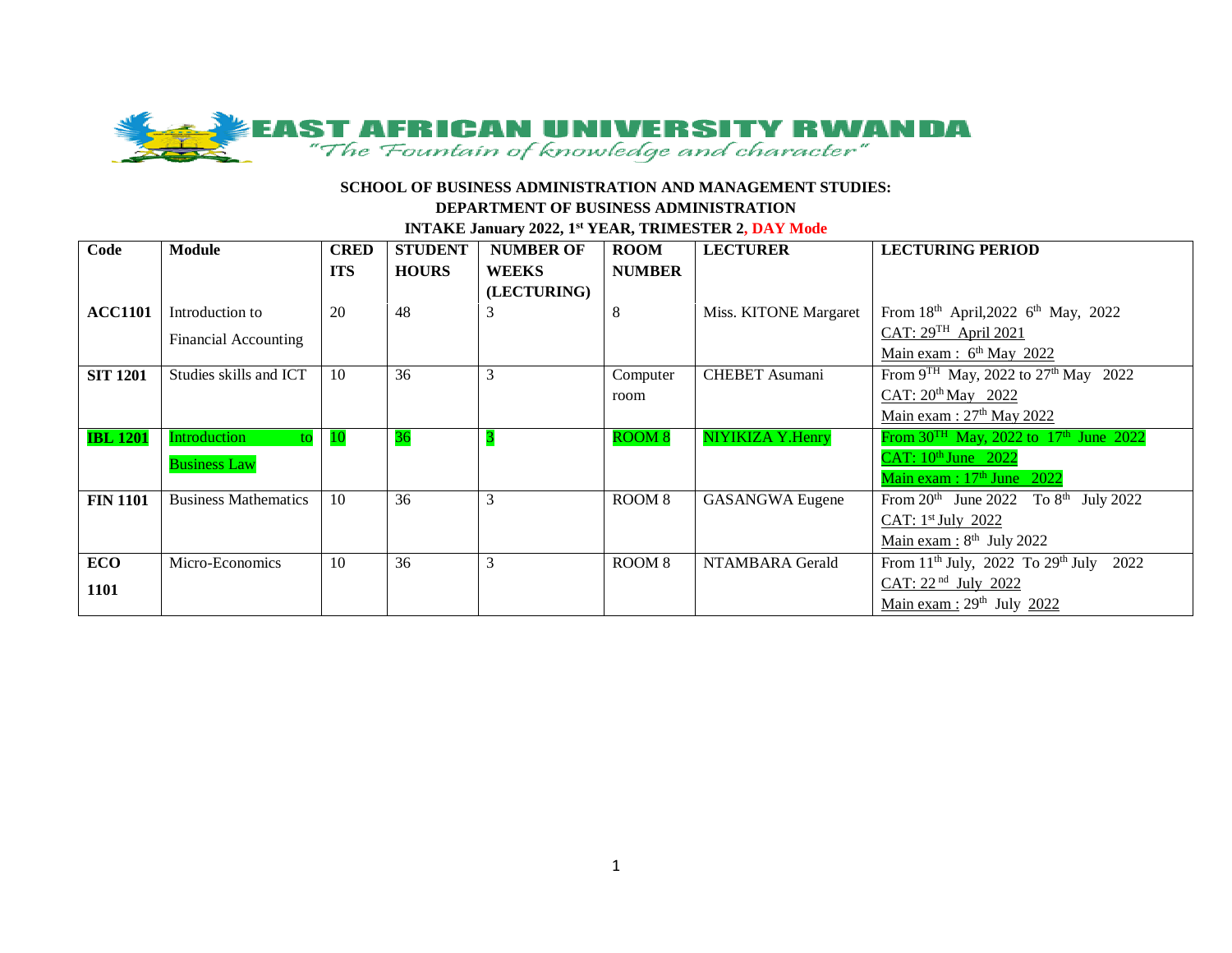

**INTAKE January 2022, 1st YEAR, TRIMESTER2, Weekend Mode**

| Code            | <b>Module</b>               | <b>CRED</b> | <b>STUDENT</b> | <b>NUMBER OF</b> | <b>ROOM</b>       | <b>LECTURER</b>        | <b>LECTURING PERIOD</b>                                                 |
|-----------------|-----------------------------|-------------|----------------|------------------|-------------------|------------------------|-------------------------------------------------------------------------|
|                 |                             | <b>ITS</b>  | <b>HOURS</b>   | <b>WEEKS</b>     | <b>NUMBER</b>     |                        |                                                                         |
|                 |                             |             |                | (LECTURING)      |                   |                        |                                                                         |
| <b>ACC1101</b>  | Introduction to             | 20          | 48             | 3                | 8                 | Miss. KITONE Margaret  | From 22 <sup>nd</sup> April, 2022 To 8 <sup>th</sup> May, 2022          |
|                 | <b>Financial Accounting</b> |             |                |                  |                   |                        | CAT: $1st$ May 2021                                                     |
|                 |                             |             |                |                  |                   |                        | Main exam : 8 <sup>th</sup> May 2022                                    |
| <b>SIT 1201</b> | Studies skills and ICT      | 10          | 36             | 3                | Computer          | <b>CHEBET</b> Assumani | From 13th May, 2022 to 29th May 2022                                    |
|                 |                             |             |                |                  | room              |                        | CAT: $22nd$ May 2022                                                    |
|                 |                             |             |                |                  |                   |                        | Main exam : $29th$ May 2022                                             |
| <b>IBL 1201</b> | Introduction<br>to l        | <b>10</b>   | 36             |                  | <b>ROOM 8</b>     | NIYIKIZA Y. Henry      | From $3^{\text{rd}}$ June, 2022 to $19^{\text{th}}$ June 2022           |
|                 | <b>Business Law</b>         |             |                |                  |                   |                        | CAT: $12^{\text{th}}$ June 2022                                         |
|                 |                             |             |                |                  |                   |                        | Main exam : $19th$ June 2022                                            |
| <b>FIN 1101</b> | <b>Business Mathematics</b> | 10          | 36             | 3                | ROOM <sub>8</sub> | <b>GASANGWA Eugene</b> | From $24^{\text{th}}$ June 2022 To $10^{\text{th}}$<br><b>July 2022</b> |
|                 |                             |             |                |                  |                   |                        | CAT: $3^{\text{rd}}$ July 2022                                          |
|                 |                             |             |                |                  |                   |                        | Main exam : $10^{th}$ July 2022                                         |
| <b>ECO</b>      | Micro-Economics             | 10          | 36             | 3                | ROOM <sub>8</sub> | NTAMBARA Gerald        | From $15th$ July, 2022 To $31st$ July<br>2022                           |
| <b>1101</b>     |                             |             |                |                  |                   |                        | CAT: 24 <sup>th</sup> July 2022                                         |
|                 |                             |             |                |                  |                   |                        | Main exam : $31st$ July 2022                                            |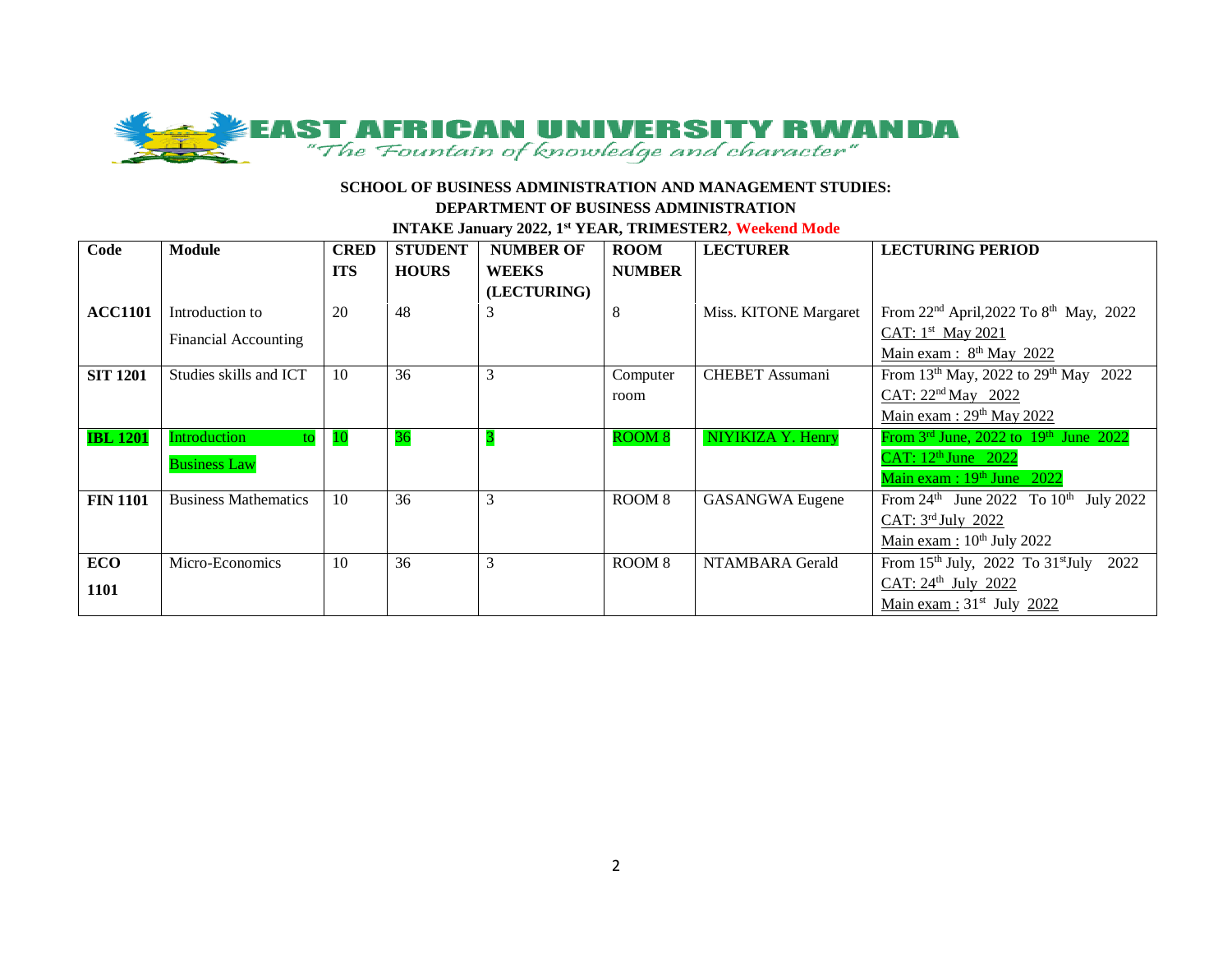

**INTAKE SEPT 2021, 1st YEAR, TRIMESTER3, DAY Mode,** 

| Code            | Module                               | <b>CRED</b> | <b>STUDENT</b> | <b>NUMBER OF</b> | <b>ROOM</b>   | <b>LECTURER</b>  | <b>LECTURING PERIOD</b>                                        |
|-----------------|--------------------------------------|-------------|----------------|------------------|---------------|------------------|----------------------------------------------------------------|
|                 |                                      | <b>ITS</b>  | <b>HOURS</b>   | <b>WEEKS</b>     | <b>NUMBER</b> |                  |                                                                |
|                 |                                      |             |                | (LECTURING)      |               |                  |                                                                |
| <b>ACC1101</b>  | Introduction to                      | 20          | 48             |                  | 8             | Miss. KITONE     | From $18^{th}$ April, 2022 6 <sup>th</sup> May, 2022           |
|                 | Financial Accounting                 |             |                |                  |               | Margaret         | $CAT: 29TH$ April 2021                                         |
|                 |                                      |             |                |                  |               |                  | Main exam : $6th$ May 2022                                     |
| <b>SIT 1201</b> | Studies skills and ICT               | 10          | 36             | 3                | Computer      | Chebet           | From 9 <sup>TH</sup> May, 2022 to 27 <sup>th</sup> May 2022    |
|                 |                                      |             |                |                  | room          |                  | CAT: 20 <sup>th</sup> May 2022                                 |
|                 |                                      |             |                |                  |               |                  | Main exam: 27 <sup>th</sup> May 2022                           |
| <b>IBL</b>      | <b>Introduction</b><br>$\mathsf{to}$ | <b>10</b>   | 36             |                  | <b>ROOM 8</b> | <b>NIYIKIZA</b>  | From $30^{TH}$ May, 2022 to 17 <sup>th</sup> June 2022         |
| 1201            | <b>Business law</b>                  |             |                |                  |               | Y.Henry          | CAT: 10th June 2022                                            |
|                 |                                      |             |                |                  |               |                  | Main exam : $17th$ June 2022                                   |
| <b>ACC</b>      | Intermediate                         | 15          | 48             | 3                | ROOM 8        | <b>SINAMENYE</b> | From $20^{th}$ June 2022 To $8^{th}$ July 2022                 |
| 1302            | Accounting                           |             |                |                  |               | Theobard         | CAT: $1st$ July 2022                                           |
|                 |                                      |             |                |                  |               |                  | Main exam : $8th$ July 2022                                    |
| <b>HRM</b>      | Human<br>Resource                    | -10         | 36             | 3                | ROOM 8        | <b>MUSHABE</b>   | From 11 <sup>th</sup> July, 2022 To 29 <sup>th</sup> July 2022 |
| 1301            | Management                           |             |                |                  |               | Dickson          | CAT: 22 <sup>nd</sup> July 2022                                |
|                 |                                      |             |                |                  |               |                  | Main exam : $29th$ July 2022                                   |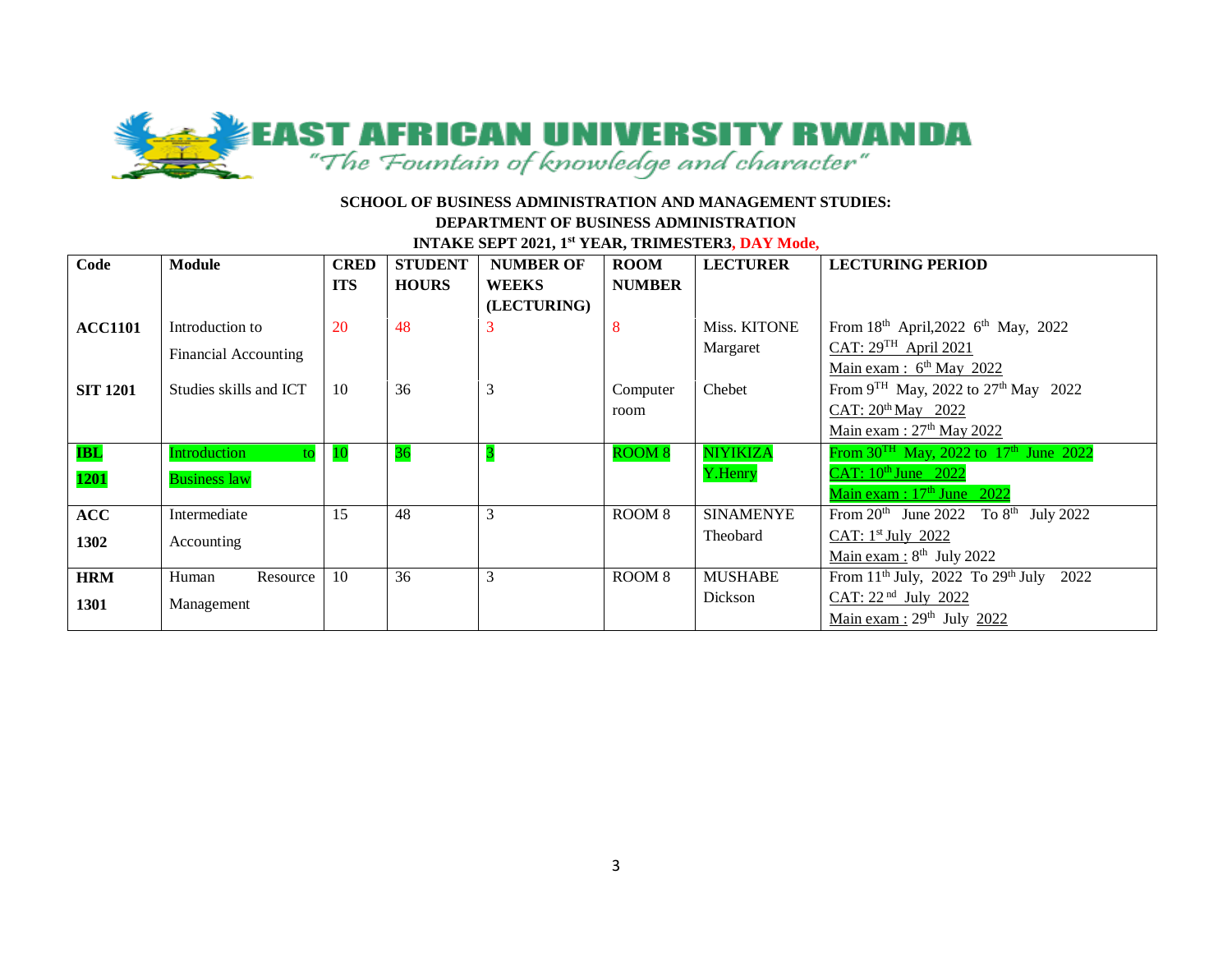

### **SCHOOL OF BUSINESS ADMINISTRATION AND MANAGEMENT STUDIES: DEPARTMENT OF BUSINESS ADMINISTRATION INTAKE SEPT 2021, 1st YEAR, TRIMESTER3, WEEKEND Mode,**

| Code            | <b>Module</b>                   | <b>CRED</b> | <b>STUDEN</b> | <b>NUMBER OF</b> | <b>ROOM</b>       | <b>LECTURER</b>  | <b>LECTURING PERIOD</b>                                       |
|-----------------|---------------------------------|-------------|---------------|------------------|-------------------|------------------|---------------------------------------------------------------|
|                 |                                 | <b>ITS</b>  | т             | <b>WEEKS</b>     | <b>NUMBE</b>      |                  |                                                               |
|                 |                                 |             | <b>HOURS</b>  | (LECTURING)      | $\bf{R}$          |                  |                                                               |
| <b>ACC1101</b>  | Introduction to                 | 20          | 48            | 3                |                   | Miss. KITONE     | From $22^{nd}$ April, $2022$ To $8^{th}$ May, $2022$          |
|                 | <b>Financial Accounting</b>     |             |               |                  |                   | Margaret         | CAT: $1st$ May 2021                                           |
|                 |                                 |             |               |                  |                   |                  | Main exam: $8th$ May 2022                                     |
| <b>ACC1302</b>  | Intermediate                    | 15          | 48            | 3                | ROOM <sub>8</sub> | <b>SINAMENYE</b> | From 13 <sup>th</sup> May, 2022 to 29 <sup>th</sup> May 2022  |
|                 | Accounting                      |             |               |                  |                   | Theobard         | CAT: $22nd$ May 2022                                          |
|                 |                                 |             |               |                  |                   |                  | Main exam : $29th$ May 2022                                   |
| <b>IBL</b>      | <b>Introduction to Business</b> | 10          | 36            |                  | <b>ROOM 8</b>     | <b>NIYIKIZA</b>  | From $3rd$ June, 2022 to $19th$ June 2022                     |
| 1201            | law                             |             |               |                  |                   | Y.Henry          | CAT: $12^{\text{th}}$ June 2022                               |
|                 |                                 |             |               |                  |                   |                  | Main exam : 19th June 2022                                    |
| <b>FIN 1301</b> | <b>Financial Management</b>     | 15          | 48            | 3                | ROOM <sub>8</sub> | <b>KITONE</b>    | From $24^{\text{th}}$ June 2022 To $10^{\text{th}}$ July 2022 |
|                 |                                 |             |               |                  |                   | Margaret         | CAT: 3rd July 2022                                            |
|                 |                                 |             |               |                  |                   |                  | Main exam : $10^{th}$ July 2022                               |
| <b>HRM</b>      | Human<br>Resource               | 10          | 36            | 3                | ROOM <sub>8</sub> | <b>KAHANGWA</b>  | From $15th$ July, 2022 To $31st$ July<br>2022                 |
| 1301            | Management                      |             |               |                  |                   | Frank            | CAT: 24th July 2022                                           |
|                 |                                 |             |               |                  |                   |                  | <u>Main exam:</u> $31^{st}$ July 2022                         |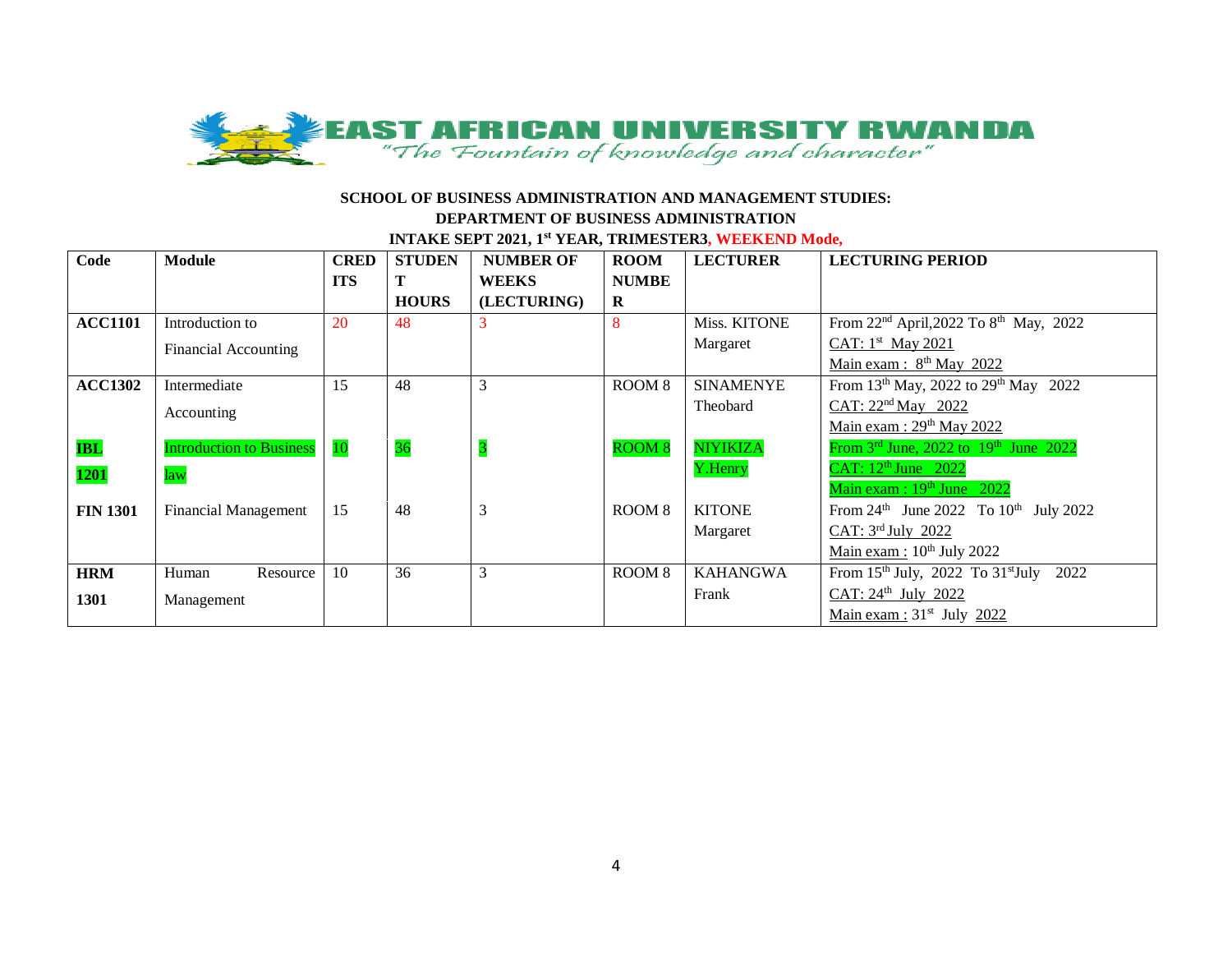

#### **INTAKE APRIL 2021, 2<sup>nd</sup> YEAR, TRIMESTER 1, DAY Mode,**

| Code       | <b>Module</b>                 | <b>CRED</b> | <b>STUDEN</b> | <b>NUMBER OF</b> | <b>ROOM</b>       | <b>LECTURER</b>  | <b>LECTURING PERIOD</b>                                |
|------------|-------------------------------|-------------|---------------|------------------|-------------------|------------------|--------------------------------------------------------|
|            |                               | <b>ITS</b>  | Т             | <b>WEEKS</b>     | <b>NUMBE</b>      |                  |                                                        |
|            |                               |             | <b>HOURS</b>  | (LECTURING)      | $\bf{R}$          |                  |                                                        |
| <b>FIN</b> | Quantitative Techniques       | 15          | 48            | 3                | ROOM <sub>9</sub> | <b>GASANGWA</b>  | From $18^{th}$ April, 2022 6 <sup>th</sup> May, 2022   |
| 2204       |                               |             |               |                  |                   | Eugene           | CAT: 29TH April 2021                                   |
|            |                               |             |               |                  |                   |                  | Main exam: $6th$ May 2022                              |
| <b>MGT</b> | Project Management            | 10          | 36            | 3                | ROOM <sub>9</sub> | Dr. RUGAZURA     | From $9^{TH}$ May, 2022 to $27^{th}$ May 2022          |
| 2103       |                               |             |               |                  |                   | Ephraim          | CAT: 20 <sup>th</sup> May 2022                         |
|            |                               |             |               |                  |                   |                  | Main exam: 27 <sup>th</sup> May 2022                   |
| <b>FIN</b> | <b>Organization Behaviour</b> | <b>10</b>   | 36            |                  | ROOM <sub>9</sub> | <b>KABWEERA</b>  | From $30^{TH}$ May, 2022 to 17 <sup>th</sup> June 2022 |
| 2102       |                               |             |               |                  |                   | Oliver           | CAT: $10^{\text{th}}$ June 2022                        |
|            |                               |             |               |                  |                   |                  | Main exam : $17th$ June 2022                           |
| <b>MGT</b> | and<br>Production             | 10          | 36            | 3                | ROOM <sub>9</sub> | <b>BIZIMUNGU</b> | From $20^{th}$ June $2022$ To $8^{th}$ July $2022$     |
| 2201       | <b>Operations Management</b>  |             |               |                  |                   | Jafet            | CAT: $1st$ July 2022                                   |
|            |                               |             |               |                  |                   |                  | Main exam : $8th$ July 2022                            |
| <b>MIS</b> | Management                    | 10          | 36            | 3                | ROOM <sub>9</sub> | <b>CHEBET</b>    | From $11th$ July, 2022 To $29th$ July<br>2022          |
| 2202       | <b>Information System</b>     |             |               |                  |                   | Assoumani        | CAT: 22 <sup>nd</sup> July 2022                        |
|            |                               |             |               |                  |                   |                  | Main exam : $29th$ July 2022                           |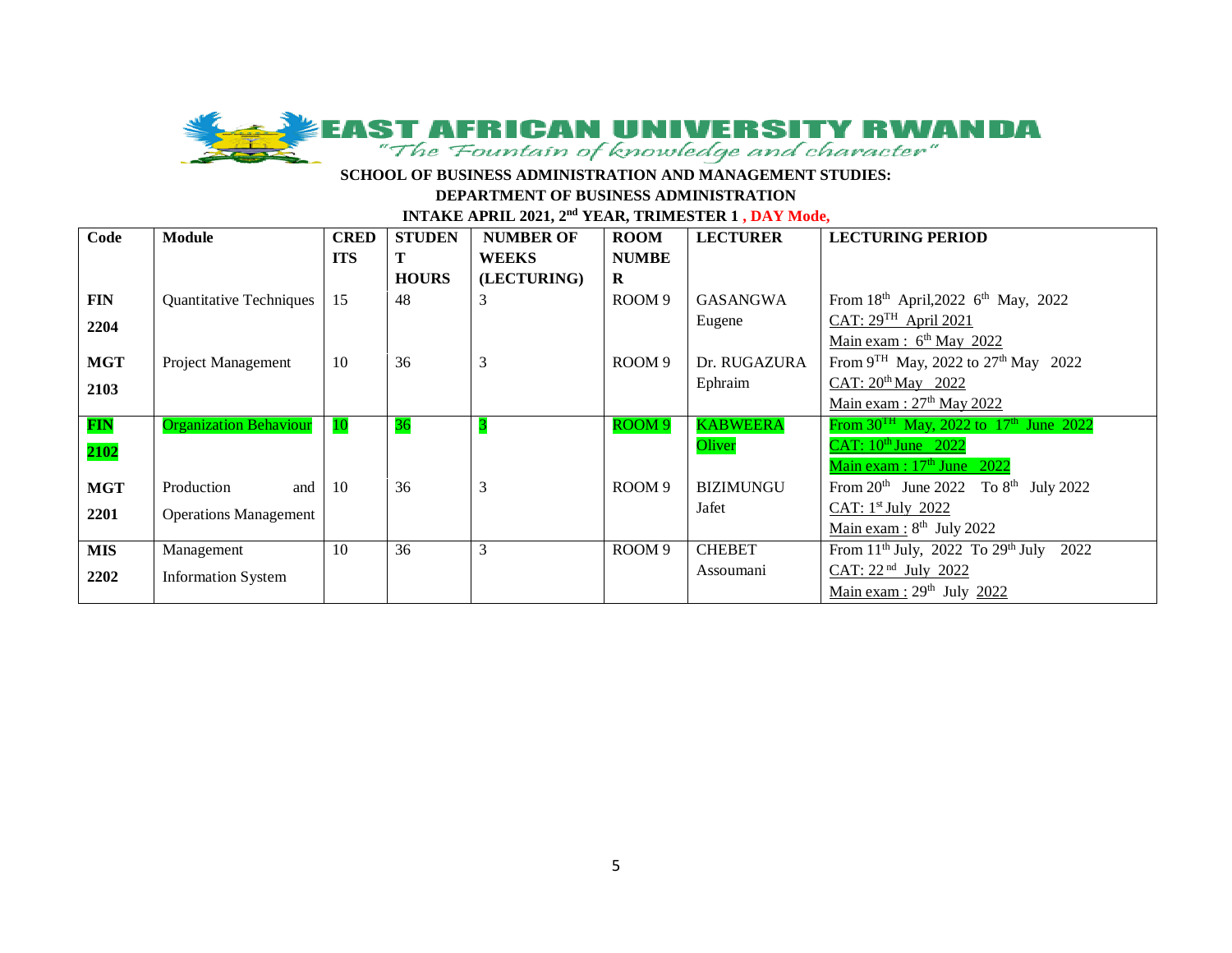

### **SCHOOL OF BUSINESS ADMINISTRATION AND MANAGEMENT STUDIES: INTAKE April 2021, 2nd YEAR, TRIMESTER1, WEEKEND MODE:**

| Code            | <b>Module</b>             | <b>CRED</b> | <b>STUDENT</b> | <b>NUMBER</b>   | <b>ROOM</b>       | <b>LECTURER</b>         | <b>LECTURIRNG PERIOD</b>                                       |
|-----------------|---------------------------|-------------|----------------|-----------------|-------------------|-------------------------|----------------------------------------------------------------|
|                 |                           | <b>ITS</b>  | <b>HOURS</b>   | <b>OF WEEKS</b> | <b>NUMBE</b>      |                         |                                                                |
|                 |                           |             |                | (LEC.)          | $\bf R$           |                         |                                                                |
| <b>FIN 2204</b> | Quantitative              | 15          | 48             | 3               | ROOM <sub>9</sub> | <b>GASANGWA</b> Eugene  | From 22 <sup>nd</sup> April, 2022 To 8 <sup>th</sup> May, 2022 |
|                 | Techniques                |             |                |                 |                   |                         | CAT: 1st May 2021                                              |
|                 |                           |             |                |                 |                   |                         | Main exam : $8th$ May 2022                                     |
| <b>MGT 2103</b> | Project Management        | 10          | 36             | 3               | ROOM <sub>9</sub> | Dr. RUGAZURA            | From 13 <sup>th</sup> May, 2022 to 29 <sup>th</sup> May 2022   |
|                 |                           |             |                |                 |                   | Ephraim                 | CAT: $22nd$ May 2022                                           |
|                 |                           |             |                |                 |                   |                         | Main exam: $29th$ May 2022                                     |
| <b>RES</b> 2101 | <b>Research methods</b>   | <b>10</b>   | 36             |                 | ROOM <sub>9</sub> | Dr.NYABYENDA            | From $3rd$ June, 2022 to $19th$ June 2022                      |
|                 |                           |             |                |                 |                   | Radjab                  | CAT: $12^{\text{th}}$ June 2022                                |
|                 |                           |             |                |                 |                   |                         | Main exam : 19th June 2022                                     |
| <b>MGT 2201</b> | Production<br>and         | 10          | 36             | 3               | ROOM <sub>9</sub> | <b>BIZIMUNGU Jafet</b>  | From $24^{\text{th}}$ June 2022 To $10^{\text{th}}$ July 2022  |
|                 | Operations                |             |                |                 |                   |                         | CAT: 3rd July 2022                                             |
|                 |                           |             |                |                 |                   |                         | Main exam : $10^{th}$ July 2022                                |
|                 | Management                |             |                |                 |                   |                         |                                                                |
| <b>MIS</b> 2202 | Management                | 10          | 36             | 3               | ROOM <sub>9</sub> | <b>CHEBET</b> Assoumani | From 15th July, 2022 To 31st July 2022                         |
|                 | <b>Information System</b> |             |                |                 |                   |                         | CAT: 24th July 2022                                            |
|                 |                           |             |                |                 |                   |                         | <u>Main exam:</u> $31st$ July 2022                             |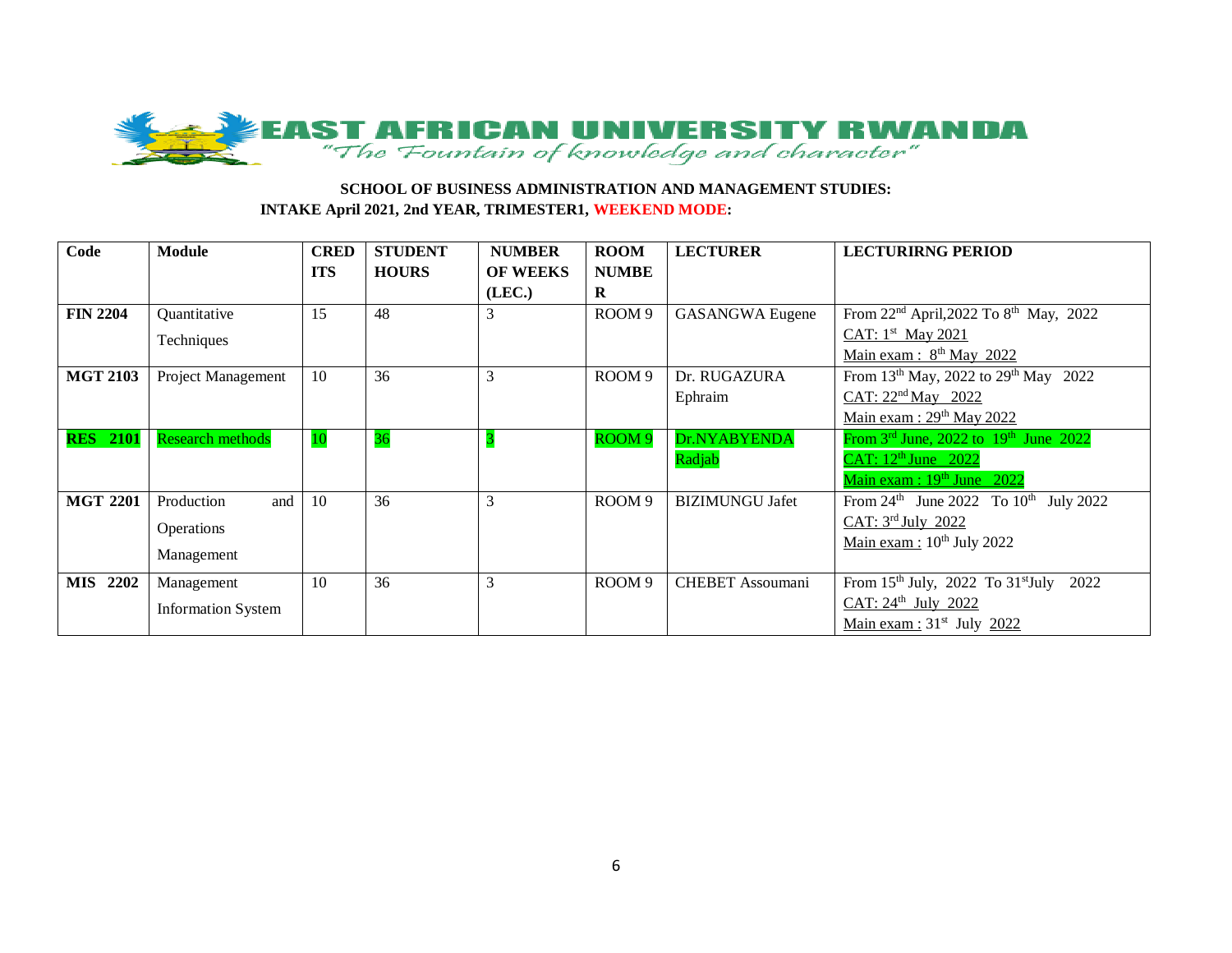

#### **SCHOOL OF BUSINESS ADMINISTRATION AND MANAGEMENT STUDIES:**

#### **DEPARTMENT OF BUSINESS ADMINISTRATION**

**INTAKE JAN 2021, 2nd YEAR, TRIMESTER 2 , DAY Mode,** 

| Code            | Module                         | <b>CRED</b> | <b>STUDEN</b> | <b>NUMBER OF</b> | <b>ROOM</b>       | <b>LECTURER</b>  | <b>LECTURING PERIOD</b>                                        |
|-----------------|--------------------------------|-------------|---------------|------------------|-------------------|------------------|----------------------------------------------------------------|
|                 |                                | <b>ITS</b>  | т             | <b>WEEKS</b>     | <b>NUMBE</b>      |                  |                                                                |
|                 |                                |             | <b>HOURS</b>  | (LECTURING)      | $\bf{R}$          |                  |                                                                |
| <b>FIN 2204</b> | <b>Quantitative Techniques</b> | 15          | 48            | 3                | ROOM <sub>9</sub> | GASANGWA         | From 18th April, 2022 6th May, 2022                            |
|                 |                                |             |               |                  |                   | Eugene           | $CAT: 29TH$ April 2021                                         |
|                 |                                |             |               |                  |                   |                  | Main exam : $6th$ May 2022                                     |
| <b>MGT 2103</b> | Project Management             | 15          | 48            | 3                | ROOM <sub>9</sub> | Dr. RUGAZURA     | From 9 <sup>TH</sup> May, 2022 to 27 <sup>th</sup> May 2022    |
|                 |                                |             |               |                  |                   | Ephraim          | CAT: 20 <sup>th</sup> May 2022                                 |
|                 |                                |             |               |                  |                   |                  | Main exam: $27th$ May 2022                                     |
| <b>FIN 2102</b> | <b>Principles of Taxation</b>  | 15          | 48            |                  | ROOM <sub>9</sub> | <b>SINAMENYE</b> | From $30^{TH}$ May, 2022 to $17^{th}$ June 2022                |
|                 |                                |             |               |                  |                   | Theobard         | CAT: $10^{\text{th}}$ June $2022$                              |
|                 |                                |             |               |                  |                   |                  | Main exam : $17th$ June 2022                                   |
| <b>MGT 2201</b> | Production<br>and              | 15          | 48            | 3                | ROOM <sub>9</sub> | <b>BIZIMUNGU</b> | From $20^{th}$ June 2022 To $8^{th}$ July 2022                 |
|                 | <b>Operations Management</b>   |             |               |                  |                   | Jafet            | CAT: $1st$ July 2022                                           |
|                 |                                |             |               |                  |                   |                  | Main exam : $8th$ July 2022                                    |
| <b>MIS</b> 2202 | Management                     | 10          | 36            | 3                | ROOM <sub>9</sub> | <b>CHEBET</b>    | From 11 <sup>th</sup> July, 2022 To 29 <sup>th</sup> July 2022 |
|                 | <b>Information System</b>      |             |               |                  |                   | Assoumani        | CAT: 22 <sup>nd</sup> July 2022                                |
|                 |                                |             |               |                  |                   |                  | Main exam : $29th$ July 2022                                   |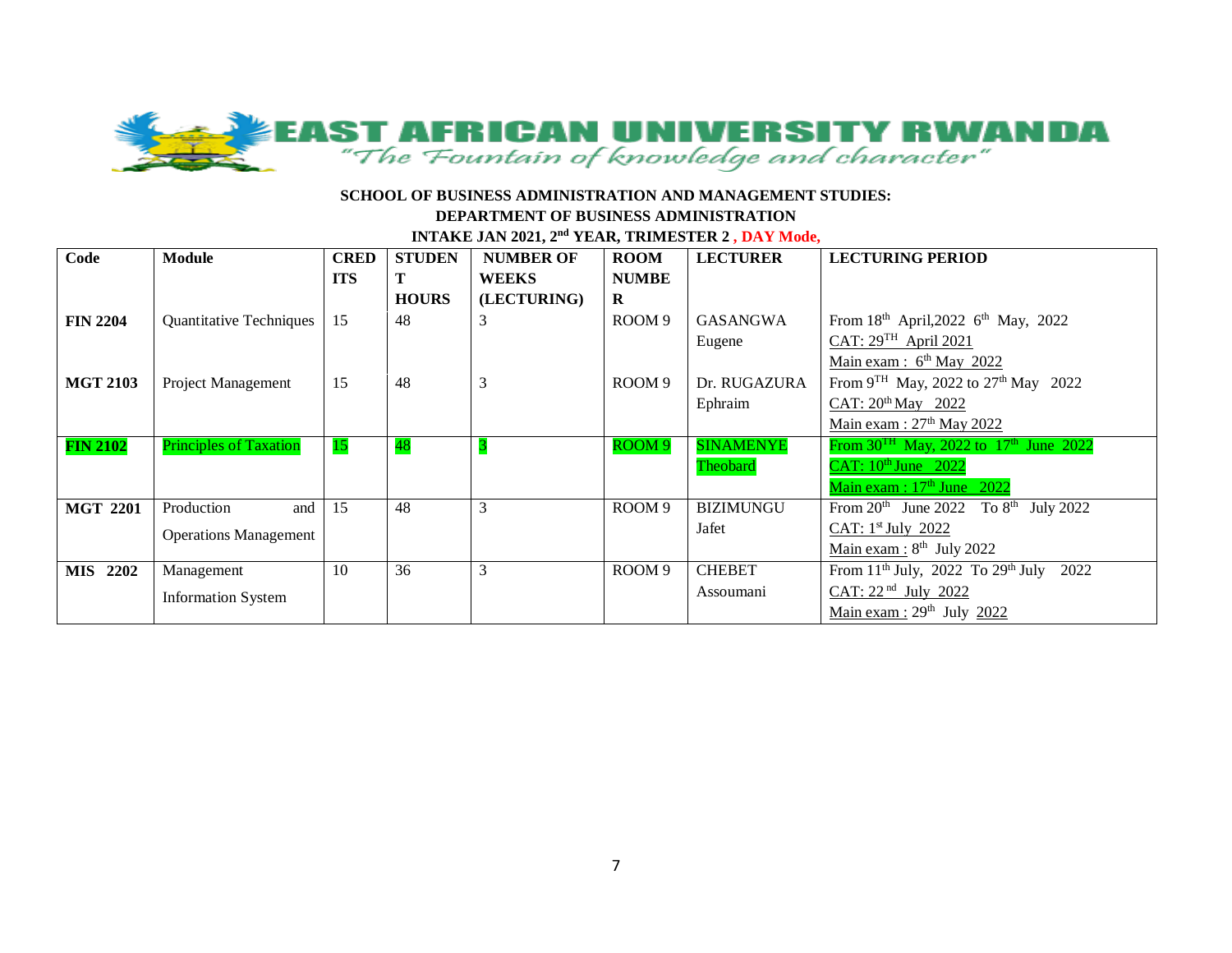

### **SCHOOL OF BUSINESS ADMINISTRATION AND MANAGEMENT STUDIES: INTAKE Jan 2021 2<sup>nd</sup> YEAR, TRIMESTER 2, WEEKEND MODE**

| Code               | <b>Module</b>             | <b>CRED</b> | <b>STUDENT</b> | <b>NUMBER</b>   | <b>ROOM</b>       | <b>LECTURER</b>         | <b>LECTURIRNG PERIOD</b>                                       |
|--------------------|---------------------------|-------------|----------------|-----------------|-------------------|-------------------------|----------------------------------------------------------------|
|                    |                           | <b>ITS</b>  | <b>HOURS</b>   | <b>OF WEEKS</b> | <b>NUMBE</b>      |                         |                                                                |
|                    |                           |             |                | (LEC.)          | $\bf{R}$          |                         |                                                                |
| <b>FIN 2204</b>    | Quantitative              | 15          | 48             | 3               | ROOM <sub>9</sub> | <b>GASANGWA Eugene</b>  | From 22 <sup>nd</sup> April, 2022 To 8 <sup>th</sup> May, 2022 |
|                    | Techniques                |             |                |                 |                   |                         | CAT: $1st$ May 2021                                            |
|                    |                           |             |                |                 |                   |                         | Main exam : $8th$ May 2022                                     |
| <b>MGT 2103</b>    | Project Management        | 10          | 36             | 3               | ROOM <sub>9</sub> | Dr. RUGAZURA            | From 13 <sup>th</sup> May, 2022 to 29 <sup>th</sup> May 2022   |
|                    |                           |             |                |                 |                   | Ephraim                 | CAT: $22nd$ May 2022                                           |
|                    |                           |             |                |                 |                   |                         | Main exam : $29th$ May 2022                                    |
| <b>RES</b>         | <b>Research methods</b>   | 10          | 36             |                 | ROOM <sub>9</sub> | Dr.NYABYENDA            | From $3rd$ June, 2022 to $19th$ June 2022                      |
| 2101               |                           |             |                |                 |                   | Radjab                  | CAT: 12 <sup>th</sup> June 2022                                |
|                    |                           |             |                |                 |                   |                         | Main exam : 19th June 2022                                     |
| <b>MGT 2201</b>    | Production<br>and         | 10          | 36             | 3               | ROOM <sub>9</sub> | <b>BIZIMUNGU Jafet</b>  | From $24^{th}$ June 2022 To $10^{th}$ July 2022                |
|                    | Operations                |             |                |                 |                   |                         | CAT: 3rd July 2022                                             |
|                    |                           |             |                |                 |                   |                         | Main exam : $10^{th}$ July 2022                                |
|                    | Management                |             |                |                 |                   |                         |                                                                |
| 2202<br><b>MIS</b> | Management                | 10          | 36             | 3               | ROOM 9            | <b>CHEBET</b> Assoumani | From 15th July, 2022 To 31st July 2022                         |
|                    | <b>Information System</b> |             |                |                 |                   |                         | CAT: 24th July 2022                                            |
|                    |                           |             |                |                 |                   |                         | Main exam : $31st$ July 2022                                   |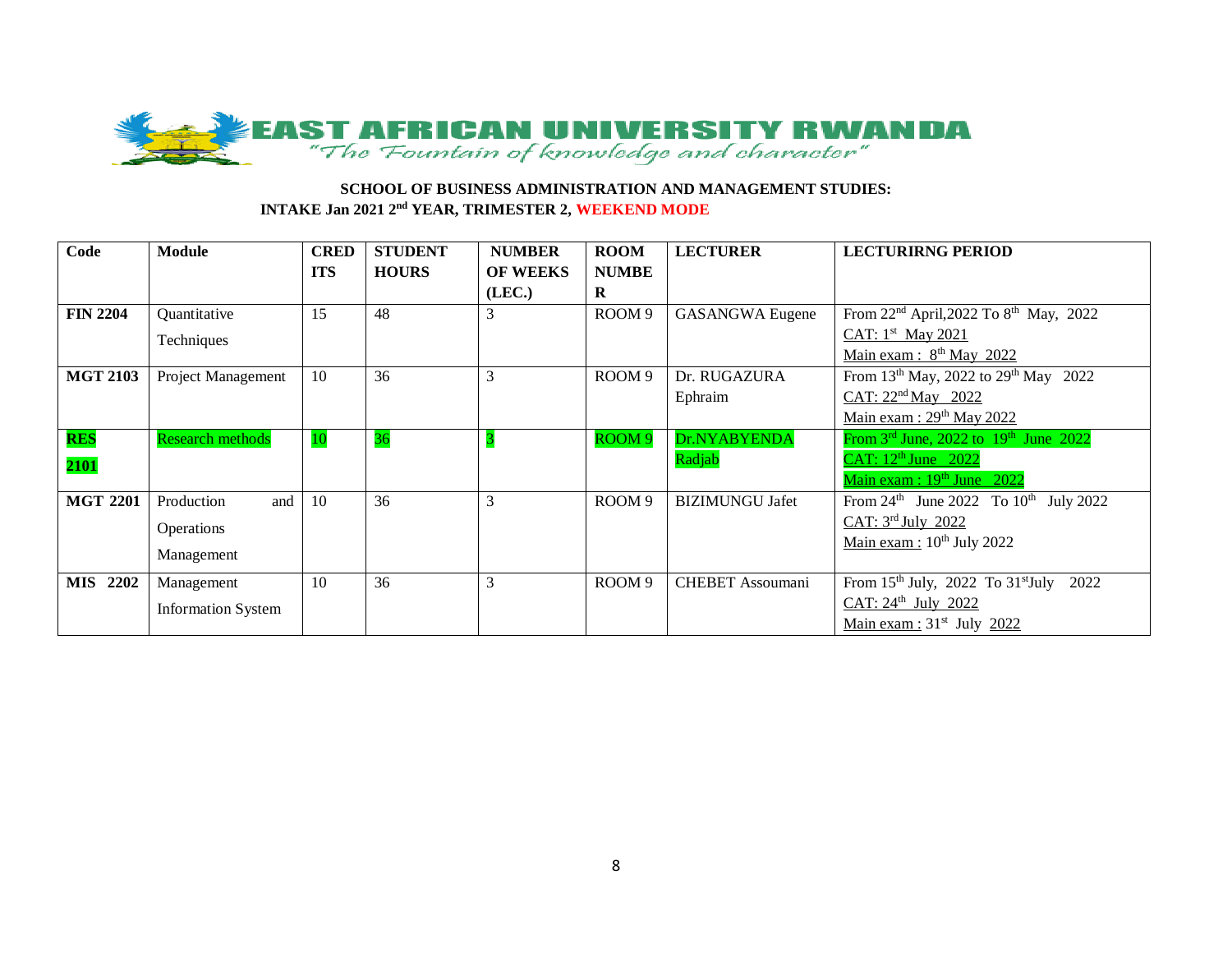

## **SCHOOL OF BUSINESS ADMINISTRATION AND MANAGEMENT STUDIES: INTAKE January 2020& Sept 2020, 2nd YEAR, TRIMESTER 3, Weekend MODE, (CP JULIUS)**

| Code            | <b>Module</b>                  | <b>CRE</b>  | <b>STUDEN</b> | <b>NUMBER OF</b>  | <b>ROOM</b>       | <b>LECTURER</b>        | <b>LECTURIRNG PERIOD</b>                                      |
|-----------------|--------------------------------|-------------|---------------|-------------------|-------------------|------------------------|---------------------------------------------------------------|
|                 |                                | <b>DITS</b> | <b>THOUS</b>  | <b>Wks (LECT)</b> | <b>NUMBER</b>     |                        |                                                               |
| <b>FIN 2204</b> | <b>Quantitative Techniques</b> | 10          | 36            |                   | ROOM 9            | <b>GASANGWA</b>        | From $22^{nd}$ April, $2022$ To $8^{th}$ May, $2022$          |
|                 |                                |             |               |                   |                   | Eugene                 | CAT: 1st May 2021                                             |
|                 |                                |             |               |                   |                   |                        | Main exam : $8th$ May 2022                                    |
| <b>MGT 2305</b> | <b>Strategic Management</b>    | 10          | 36            | 3                 | ROOM 9            | <b>KABWEERA</b>        | From 13 <sup>th</sup> May, 2022 to 29 <sup>th</sup> May 2022  |
|                 |                                |             |               |                   |                   | Oliver                 | CAT: 22 <sup>nd</sup> May 2022                                |
|                 |                                |             |               |                   |                   |                        | Main exam : $29th$ May 2022                                   |
| <b>RES</b> 2101 | <b>Research methods</b>        | -10         | 36            |                   | ROOM <sub>9</sub> | Dr.NYABYENDA           | From $3^{\text{rd}}$ June, 2022 to $19^{\text{th}}$ June 2022 |
|                 |                                |             |               |                   |                   | Radjab                 | CAT: 12 <sup>th</sup> June 2022                               |
|                 |                                |             |               |                   |                   |                        | Main $exam : 19th June 2022$                                  |
| <b>MGT 2201</b> | Production<br>and              | 10          | 36            |                   | ROOM 9            | <b>BIZIMUNGU Jafet</b> | From $24^{\text{th}}$ June 2022 To $10^{\text{th}}$ July 2022 |
|                 | <b>Operations Management</b>   |             |               |                   |                   |                        | CAT: 3rd July 2022                                            |
|                 |                                |             |               |                   |                   |                        | Main exam : $10^{th}$ July 2022                               |
| <b>MIS 2202</b> | Management Information         | -10         | 36            | 3                 | ROOM 9            | <b>CHEBET</b>          | From $15th$ July, 2022 To $31st$ July<br>2022                 |
|                 | System                         |             |               |                   |                   | Assoumani              | CAT: $24^{\text{th}}$ July 2022                               |
|                 |                                |             |               |                   |                   |                        | Main exam : $31st$ July 2022                                  |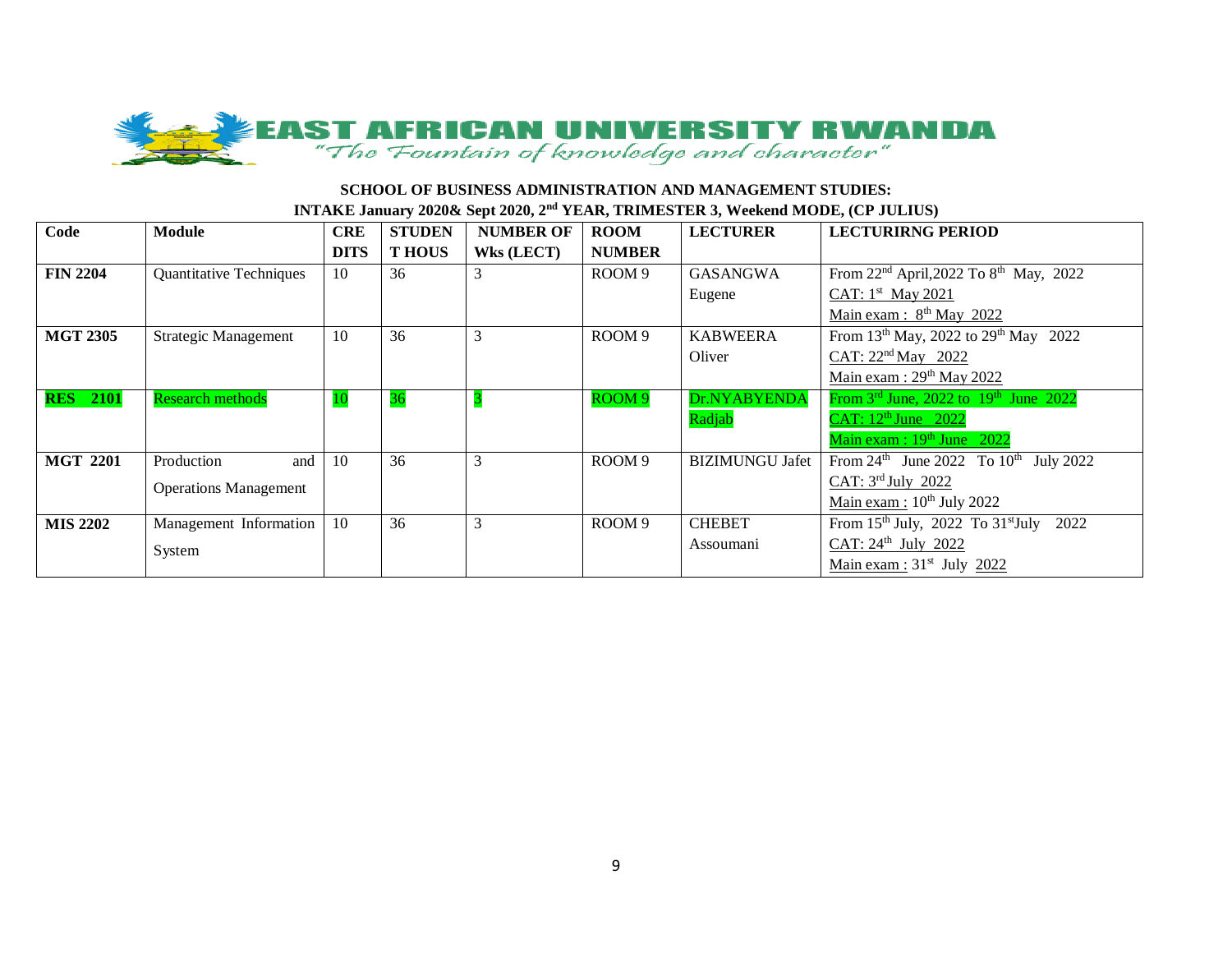

#### **SCHOOL OF BUSINESS ADMINISTRATION AND MANAGEMENT STUDIES:**

#### **INTAKE January 2020 YEAR3, TRIMESTER 1, DAY MODE**

| Code            | Module                       | <b>CRE</b>  | <b>STUDEN</b> | <b>NUMBER OF</b>  | <b>ROOM</b>   | <b>LECTURER</b>  | <b>LECTURIRNG PERIOD</b>                               |
|-----------------|------------------------------|-------------|---------------|-------------------|---------------|------------------|--------------------------------------------------------|
|                 |                              | <b>DITS</b> | <b>THOUS</b>  | <b>Wks</b> (LECT) | <b>NUMBER</b> |                  |                                                        |
| <b>FIN 2303</b> | Introduction to Risk and     | 10          | 36            | 3                 | <b>HALL B</b> | <b>SINAMENYE</b> | From $18^{th}$ April, 2022 6 <sup>th</sup> May, 2022   |
|                 | <b>Insurance Management</b>  |             |               |                   |               | Theobard         | CAT: $29^{TH}$ April 2021                              |
|                 |                              |             |               |                   |               |                  | Main exam : $6th$ May 2022                             |
| <b>MGT 2103</b> | Project Management           | 10          | 36            | 3                 | <b>HALL B</b> | Dr. RUGAZURA     | From $9^{TH}$ May, 2022 to $27^{th}$ May 2022          |
|                 |                              |             |               |                   |               | Ephraim          | CAT: 20 <sup>th</sup> May 2022                         |
|                 |                              |             |               |                   |               |                  | Main exam : $27th$ May 2022                            |
| <b>HRM 2203</b> | <b>Organization Behavior</b> | 10          | 36            |                   | <b>HALL B</b> | Dr. RUGAZURA     | From $30^{TH}$ May, 2022 to 17 <sup>th</sup> June 2022 |
|                 |                              |             |               |                   |               | Ephraim          | CAT: 10th June 2022                                    |
|                 |                              |             |               |                   |               |                  | Main exam : $17th$ June 2022                           |
| <b>MIS 2202</b> | Information<br>Management    | 10          | 36            | 3                 | <b>HALL B</b> | <b>CHEBET</b>    | From $20^{th}$ June 2022 To $8^{th}$ July 2022         |
|                 | System                       |             |               |                   |               | Assoumani        | CAT: 1st July 2022                                     |
|                 |                              |             |               |                   |               |                  | Main exam : $8th$ July 2022                            |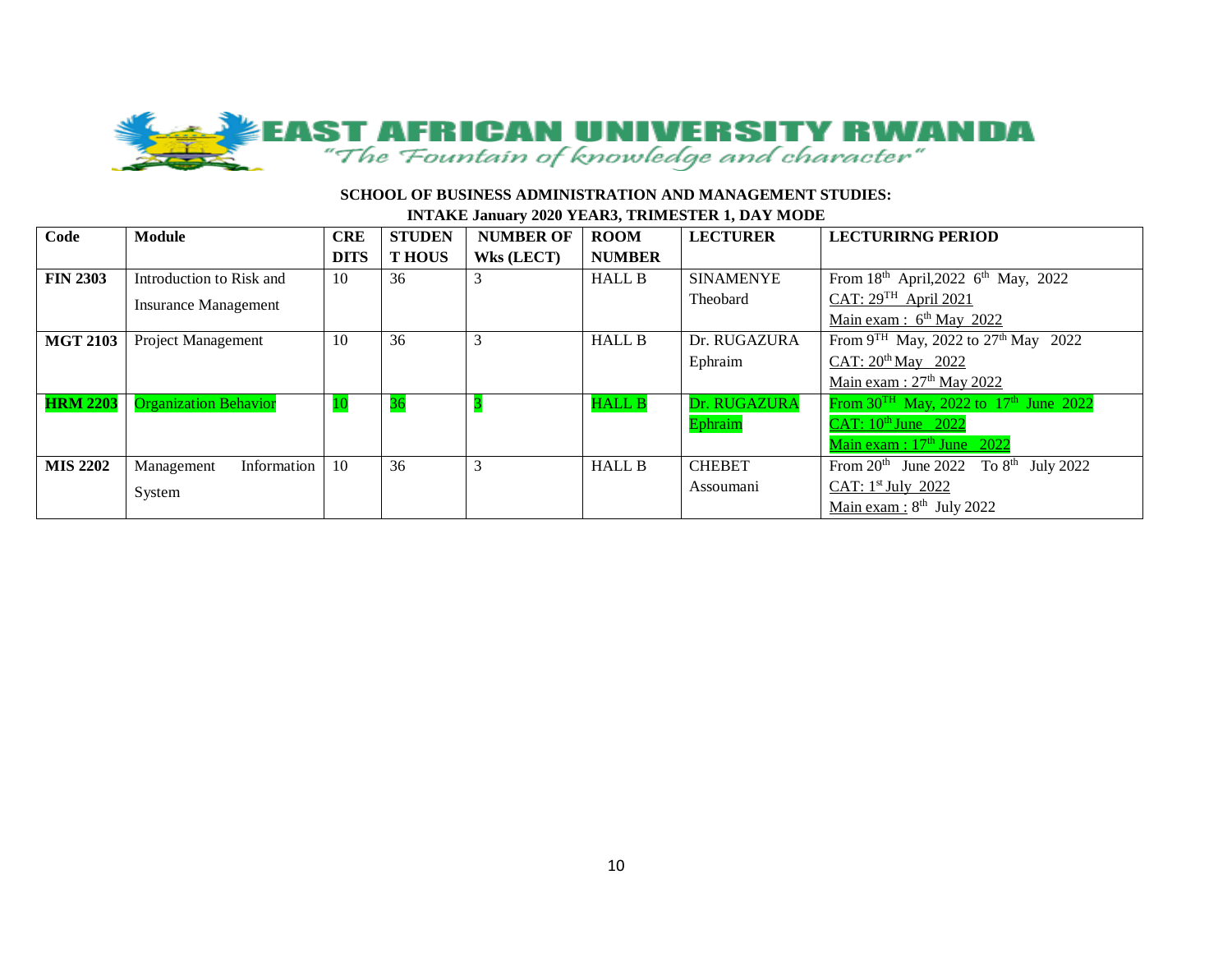

### **SCHOOL OF BUSINESS ADMINISTRATION AND MANAGEMENT STUDIES: 3 rd YEAR, TRIMESTER 1, INTAKE SEPTEMBER 2019, DAY MODE**

| Code             | <b>Module</b>                | CR         | <b>STUDE</b>  | <b>NUMBER OF</b>  | <b>ROOM</b>   | <b>LECTURER</b>        | <b>LECTURIRNG PERIOD</b>                                       |
|------------------|------------------------------|------------|---------------|-------------------|---------------|------------------------|----------------------------------------------------------------|
|                  |                              | <b>ED</b>  | <b>NT HRS</b> | <b>WKS (LECT)</b> | <b>NUMBER</b> |                        |                                                                |
|                  |                              | <b>ITS</b> |               |                   |               |                        |                                                                |
| <b>FIN 2303</b>  | Introduction to Risk and     | 10         | 36            | 3                 | <b>HALL B</b> | <b>SINAMENYE</b>       | From 18th April, 2022 6th May, 2022                            |
|                  | <b>Insurance Management</b>  |            |               |                   |               | Theobard               | CAT: $29TH$ April 2021                                         |
|                  |                              |            |               |                   |               |                        | Main exam : $6th$ May 2022                                     |
| <b>MGT 2305</b>  | <b>Strategic Management</b>  | 10         | 36            | 3                 | <b>HALL B</b> | <b>KABWEERA Oliver</b> | From $9^{TH}$ May, 2022 to $27^{th}$ May 2022                  |
|                  |                              |            |               |                   |               |                        | CAT: $20^{\text{th}}$ May 2022                                 |
|                  |                              |            |               |                   |               |                        | Main exam: $27th$ May 2022                                     |
| <b>HRM 2203</b>  | <b>Organization Behavior</b> | <b>10</b>  | 36            |                   | <b>HALL B</b> | Dr. RUGAZURA           | From $30^{TH}$ May, 2022 to 17 <sup>th</sup> June 2022         |
|                  |                              |            |               |                   |               | Ephraim                | CAT: $10^{\text{th}}$ June $2022$                              |
|                  |                              |            |               |                   |               |                        | Main exam : $17th$ June 2022                                   |
| MIS 2202         | Information<br>Management    | 10         | 36            | 3                 | <b>HALL B</b> | <b>CHEBET</b>          | To $8^{th}$ July 2022<br>From $20th$ June 2022                 |
|                  | System                       |            |               |                   |               | Assoumani              | CAT: $1st$ July 2022                                           |
|                  |                              |            |               |                   |               |                        | Main exam : $8th$ July 2022                                    |
| <b>BCOM 1301</b> | Business communication       | 10         | 36            | 3                 | <b>HALL B</b> | <b>MUZUNGU Gerald</b>  | From 11 <sup>th</sup> July, 2022 To 29 <sup>th</sup> July 2022 |
|                  |                              |            |               |                   |               |                        | CAT: 22 <sup>nd</sup> July 2022                                |
|                  |                              |            |               |                   |               |                        | Main exam : $29th$ July 2022                                   |